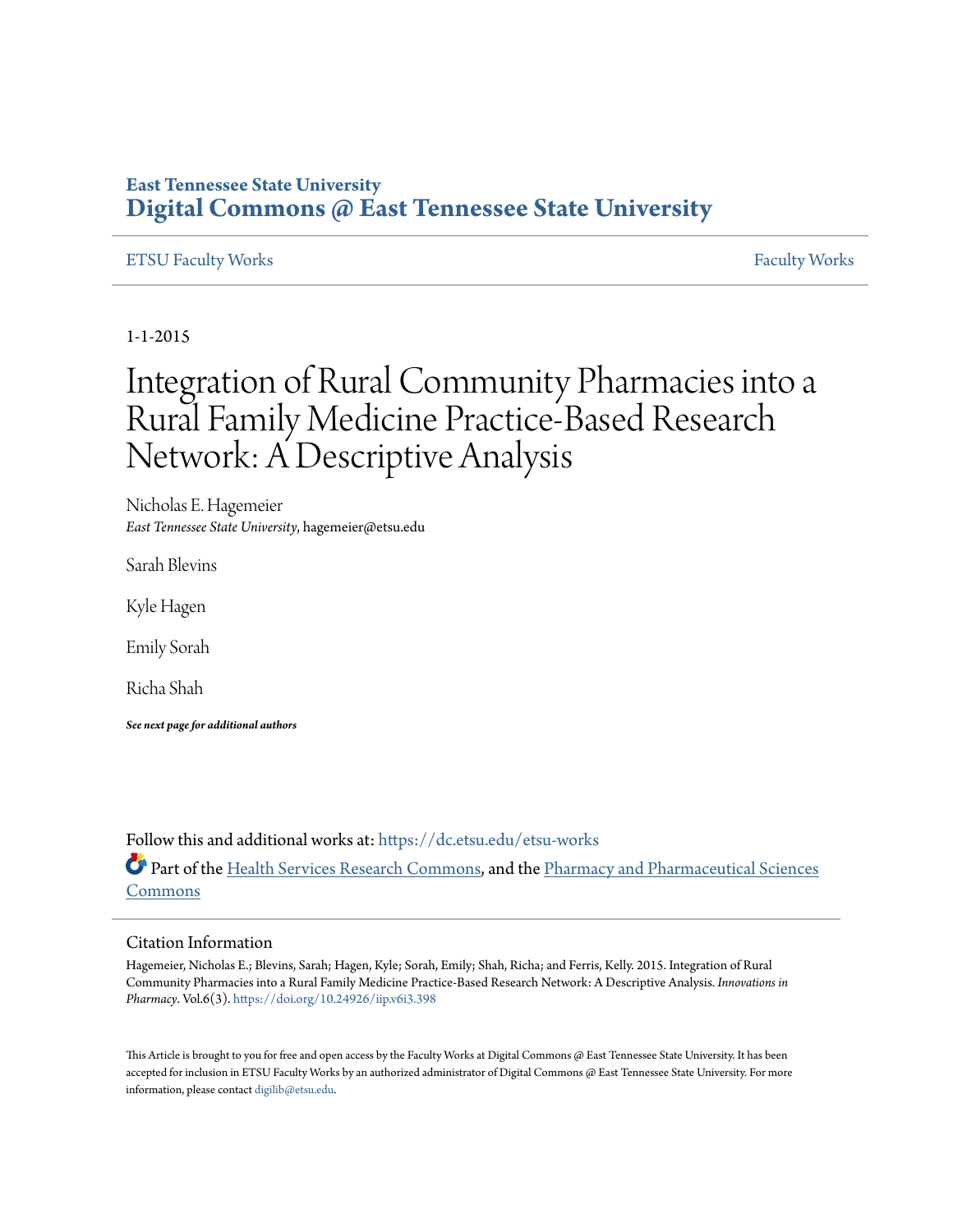## Integration of Rural Community Pharmacies into a Rural Family Medicine Practice-Based Research Network: A Descriptive Analysis

#### **Copyright Statement**

© The Authors. This document was originally published in *[Innovations in Pharmacy](https://doi.org/10.24926/iip.v6i3.398)*.

#### **Creator(s)**

Nicholas E. Hagemeier, Sarah Blevins, Kyle Hagen, Emily Sorah, Richa Shah, and Kelly Ferris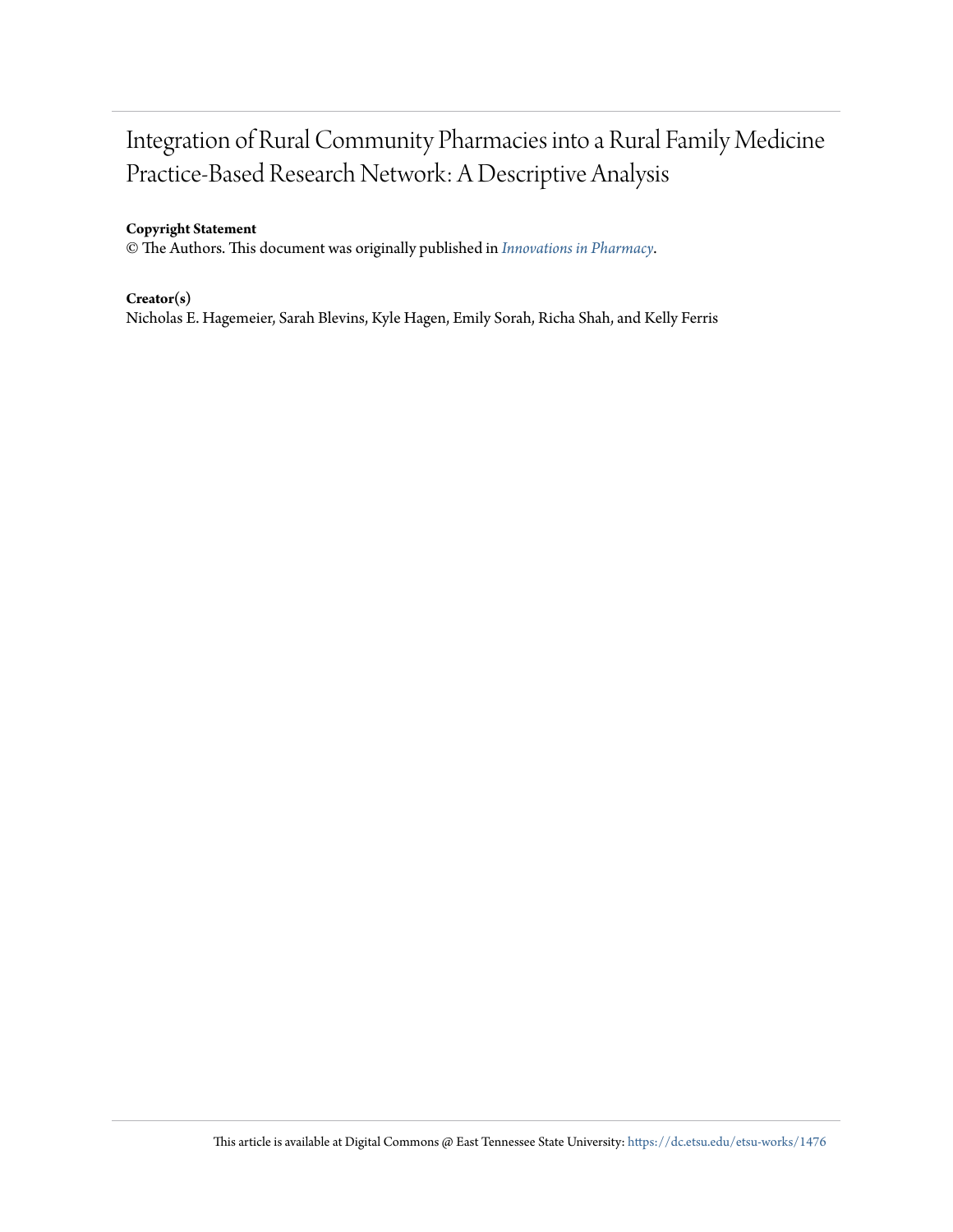# **INNOVATIONS** in pharmacy



### [Volume 6](http://pubs.lib.umn.edu/innovations/vol6?utm_source=pubs.lib.umn.edu%2Finnovations%2Fvol6%2Fiss3%2F12&utm_medium=PDF&utm_campaign=PDFCoverPages) | [Number 3](http://pubs.lib.umn.edu/innovations/vol6/iss3?utm_source=pubs.lib.umn.edu%2Finnovations%2Fvol6%2Fiss3%2F12&utm_medium=PDF&utm_campaign=PDFCoverPages) [Article 216](http://pubs.lib.umn.edu/innovations/vol6/iss3/12?utm_source=pubs.lib.umn.edu%2Finnovations%2Fvol6%2Fiss3%2F12&utm_medium=PDF&utm_campaign=PDFCoverPages)

2015

# Integration of Rural Community Pharmacies into a Rural Family Medicine Practice-Based Research Network: A Descriptive Analysis

Nicholas E. Hagemeier

Sarah R. Blevins

Kyle S. Hagen

Emily L. Sorah

Richa S. Shah

*See next page for additional authors*

Follow this and additional works at: [http://pubs.lib.umn.edu/innovations](http://pubs.lib.umn.edu/innovations?utm_source=pubs.lib.umn.edu%2Finnovations%2Fvol6%2Fiss3%2F12&utm_medium=PDF&utm_campaign=PDFCoverPages)

#### Recommended Citation

Hagemeier NE, Blevins SR, Hagen KS, et al. Integration of Rural Community Pharmacies into a Rural Family Medicine Practice-Based Research Network: A Descriptive Analysis. *Inov Pharm.* 2015;6(3): Article 216. [http://pubs.lib.umn.edu/innovations/vol6/iss3/12](http://pubs.lib.umn.edu/innovations/vol6/iss3/12?utm_source=pubs.lib.umn.edu%2Finnovations%2Fvol6%2Fiss3%2F12&utm_medium=PDF&utm_campaign=PDFCoverPages)

*INNOVATIONS in pharmacy*is published by the University of Minnesota Libraries Publishing.

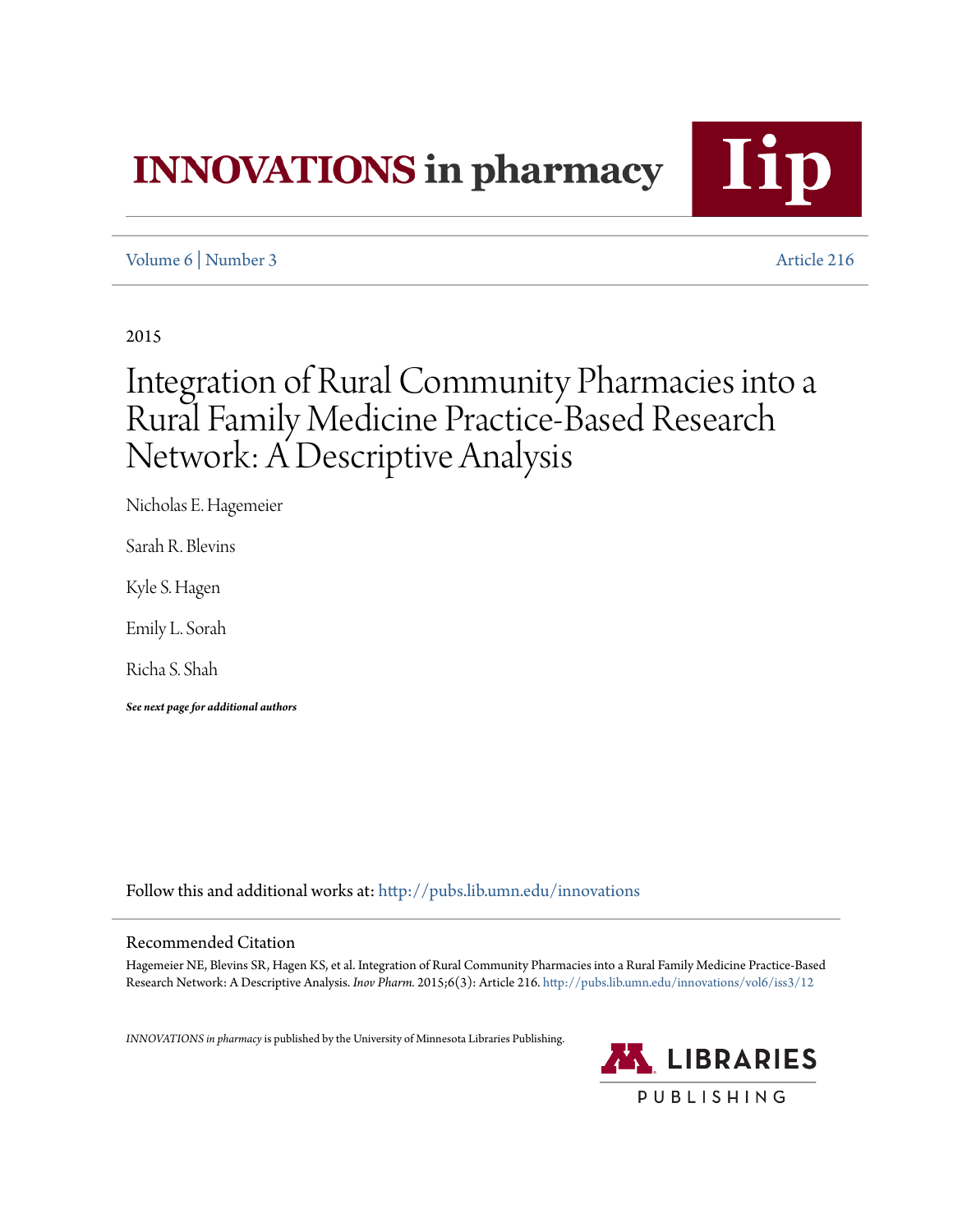## Integration of Rural Community Pharmacies into a Rural Family Medicine Practice-Based Research Network: A Descriptive Analysis

#### **Authors**

Nicholas E. Hagemeier, Sarah R. Blevins, Kyle S. Hagen, Emily L. Sorah, Richa S. Shah, and Kelly M. Ferris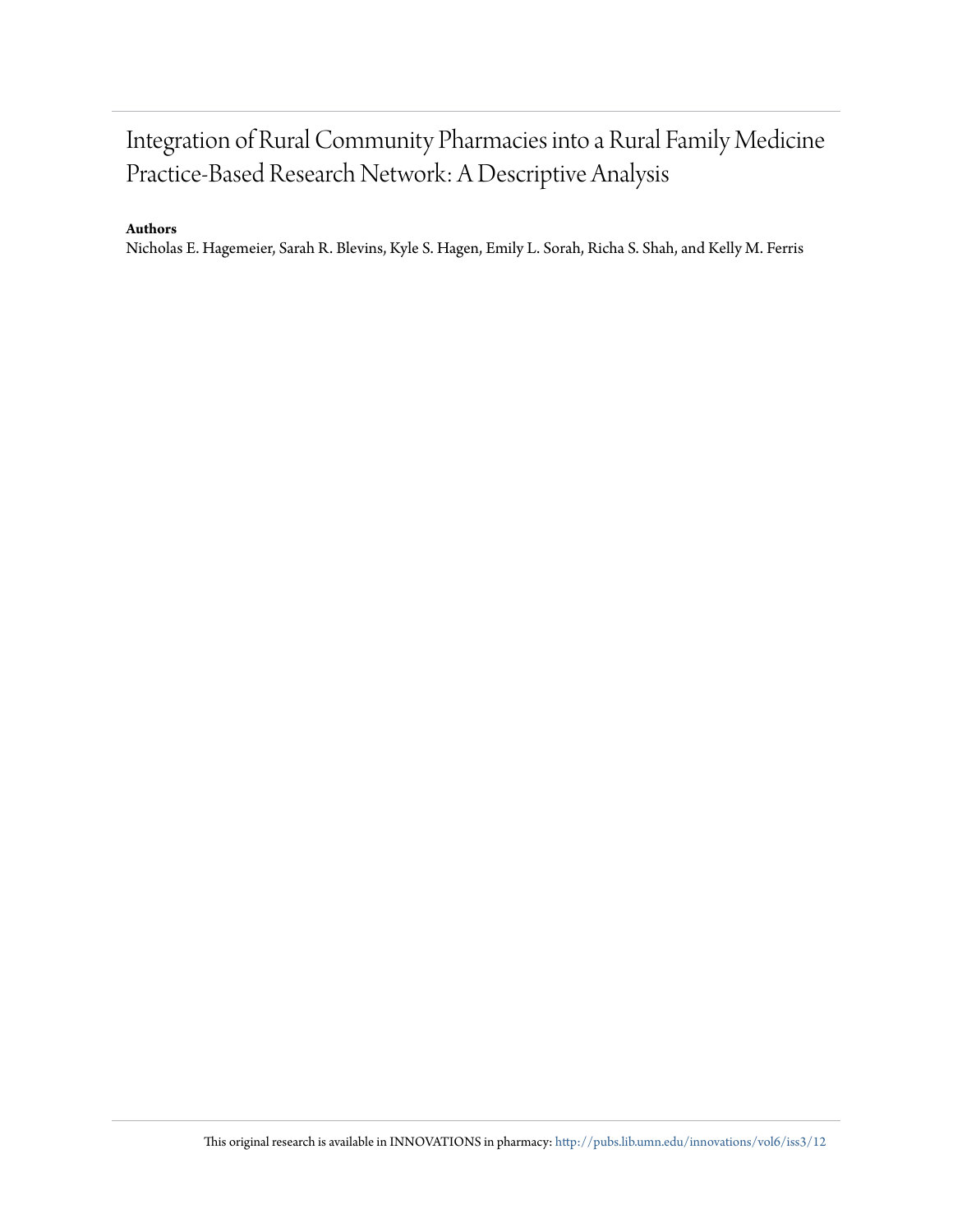### **Integration of Rural Community Pharmacies into a Rural Family Medicine Practice-Based Research Network: A Descriptive Analysis**

*Nicholas E Hagemeier, PharmD, PhD1 ; Sarah R. Blevins, MS, PharmD Candidate<sup>2</sup> ; Kyle S. Hagen, PharmD2 \*; Emily L. Sorah, PharmD2 \*; Richa S. Shah, PharmD Candidate<sup>2</sup> ; and Kelly M. Ferris, PharmD Candidate<sup>2</sup>*

*1 : Department of Pharmacy Practice, East Tennessee State University, Johnson City, TN*

*2 : Gatton College of Pharmacy, East Tennessee State University, Johnson City, TN*

\*Drs. Hagen and Sorah were enrolled in the pharmacy professional program during conduction of this study.

**Keywords:** Practice-Based Research Network; Community Pharmacy; Interprofessional; Rural **Funding Source:** N/A: This project was not supported by any external funding source. **Acknowledgments:** The authors express appreciation to Dr. Robert Pack for his critical review of the manuscript.

#### **Abstract**

*Purpose: Practice-based research networks (PBRN) seek to shorten the gap between research and application in primary patient care settings. Inclusion of community pharmacies in primary care PBRNs is relatively unexplored. Such a PBRN model could improve care coordination and community-based research, especially in rural and underserved areas. The objectives of this study were to: 1) evaluate rural Appalachian community pharmacy key informants' perceptions of PBRNs and practice-based research; 2) explore key informants' perceptions of perceived applicability of practice-based research domains; and 3) explore pharmacy key informant interest in PBRN participation.*

*Methods: The sample consisted of community pharmacies within city limits of all Appalachian Research Network (AppNET) PBRN communities in South Central Appalachia. A descriptive, cross-sectional, questionnaire-based study was conducted from November 2013 to February 2014. Bivariate and multivariate analyses were conducted to examine associations between key informant and practice characteristics, and PBRN interest and perceptions.* 

*Findings: A 47.8% response rate was obtained. Most key informants (88%) were very or somewhat interested in participating in AppNET. Enrichment of patient care (82.8%), improved relationships with providers in the community (75.9%), and professional development opportunities (69.0%) were perceived by more than two-thirds of respondents to be very beneficial outcomes of PBRN participation. Respondents ranked time constraints (63%) and workflow disruptions (20%) as the biggest barriers to PBRN participation.* 

*Conclusion: Key informants in rural Appalachian community pharmacies indicated interest in PBRN participation. Integration of community pharmacies into existing rural PBRNs could advance community level care coordination and promote improved health outcomes in rural and underserved areas.*

#### **Introduction**

The United States Department of Health and Human Services' Agency for Healthcare Research and Quality (AHRQ) defines a practice-based research network (PBRN) as a "group of ambulatory practices devoted principally to the primary care of patients, and affiliated in their mission to investigate questions related to community-based practice and to

**Corresponding Author**: Nicholas E Hagemeier, PharmD, PhD ETSU Gatton College of Pharmacy Department of Pharmacy Practice Box 70657; Johnson City, TN 37614 Office: 423-439-6239; Fax: 423-439-6784 Email: [hagemeier@etsu.edu](mailto:hagemeier@etsu.edu)

improve the quality of primary care". $1$  PBRNs seek to shorten the gap between research and application and foster adoption of evidence-based findings in primary patient care settings.<sup>2</sup> Importantly, evidence suggests when research is integrated within primary care practices, the practice constituents are more likely to incorporate research findings in to their day-to-day activities. $^3$  PBRN participation engages health care professionals in practice-specific quality improvement efforts and is associated with multiple positive real and perceived practice outcomes, including, but not limited to, increased job satisfaction, $4$  practice improvements, $5.6$  and decreased intellectual isolation.<sup>7</sup>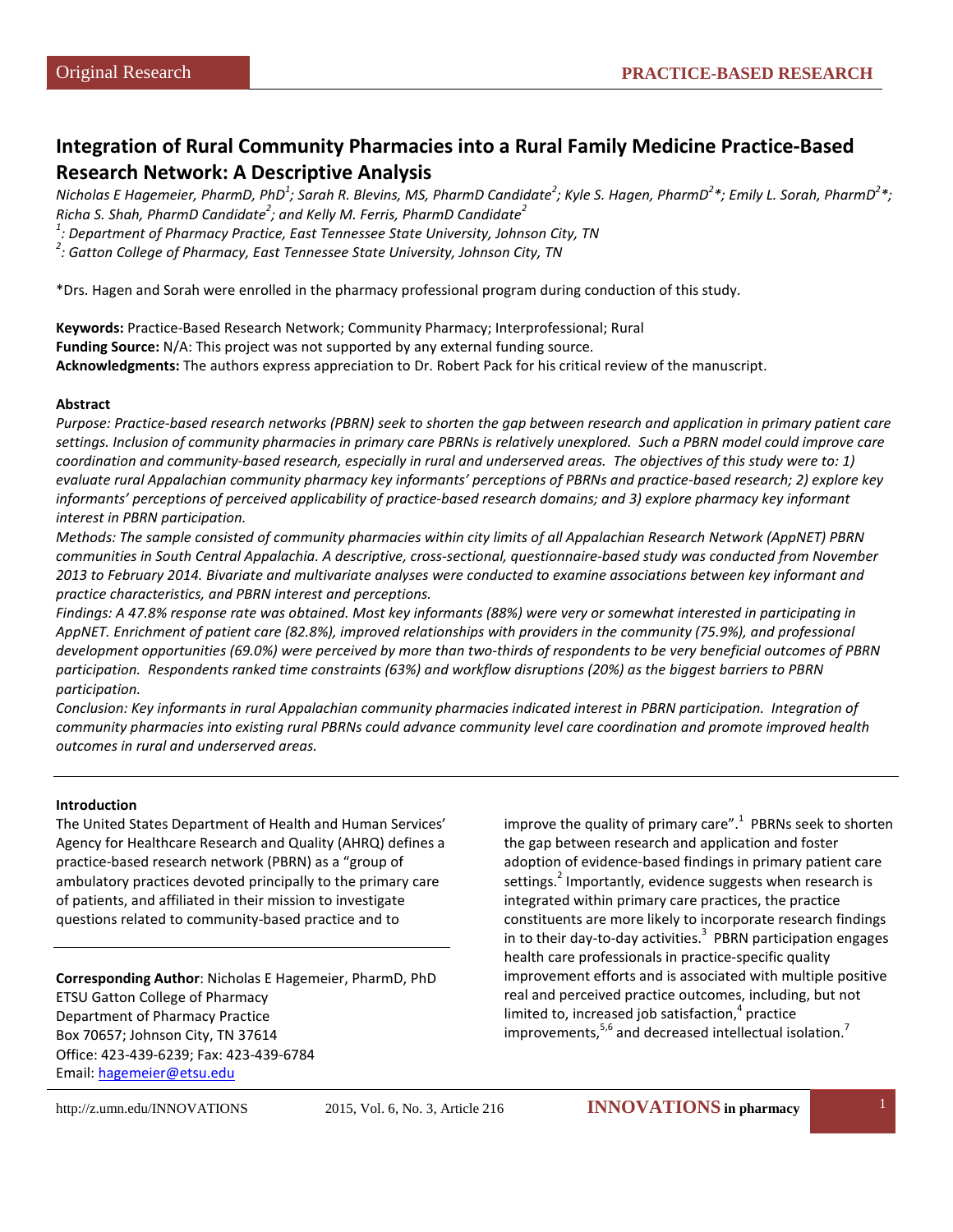The Appalachian Research Network (AppNET), a family medicine PBRN, was established in 2009 by the East Tennessee State University (ETSU) Department of Family Medicine. Funding for AppNET was first provided by the Health Resources and Services Administration (HRSA) through a mechanism designed to grow PBRN resources in underserved areas (Grant # D54HP20673). AppNET's mission is to conduct and support practice-based research to improve the quality of rural primary care delivered in the region, and work toward the goal of eliminating health disparities in South Central Appalachia. AppNET research efforts to date have focused in the areas of electronic health record clinicbased quality improvement and prescription drug abuserelated perceptions of clinicians; two topics that are applicable to and could be of interest to community pharmacists.

AppNET is comprised of 17 family medicine clinics in 16 rural Northeast Tennessee, Southwest Virginia, and Western North Carolina communities. Several AppNET counties are designated as distressed or at risk by the Appalachian Regional Commission (ARC).<sup>8</sup> This area of Appalachia has a higher rate of chronic disease and a higher proportion of individuals with disabilities compared to the nation as a whole and exceeds the national death rate for heart disease, cancer, stroke, diabetes, and chronic obstructive pulmonary disease.<sup>9</sup> Moreover, the area is comprised of many rural counties with designated medically underserved areas/populations and primary care health professions shortage areas.<sup>8,10</sup>

Pharmacists are accessible health care providers in many rural communities and are a logical cohort to engage in rural interprofessional research. The role of community pharmacies in the delivery of health care in rural settings is well established. $11-15$  Rural pharmacists not only provide prescription dispensing services but also provide many nondispensing services such as immunizations, disease state management, medication therapy management (MTM), and services to local community health care organizations (e.g., long-term care facilities). $^{16,17}$  Recent methodologically rigorous research highlights positive patient outcomes achieved through community pharmacist patient care activities.18-20

An interprofessional team of health care providers and researchers within ETSU's Academic Health Sciences Center seeks to expand AppNET into an interprofessional, rural PBRN that supports AppNET's mission, facilitates rural, interprofessional practice-based research, and improves the

care of patients in and around these communities. Whereas pharmacists can and do participate in some types of interprofessional and interdisciplinary PBRNs (e.g., mixed PBRNs, family medicine PBRNs), a review of AHRQ PBRN descriptions reveals minimal incorporation of community pharmacists or pharmacies into PBRN activities. Studies that evaluate community pharmacists' perceptions of PBRNs or similar research networks have established wide variation in interest. Carr and colleagues $^{21}$  noted that over 83% of independent community pharmacists surveyed in Kentucky were interested or very interested in PBRN participation. Seel et al. $^{22}$  found that 49.1% of surveyed community pharmacists in Indiana were somewhat or very interested in PBRN participation. A 2011 study noted about 60% of community pharmacists in the Montreal, Quebec geographic area indicated interest in PBRN participation.<sup>23</sup> Barriers to PBRN participation commonly mentioned by pharmacists in these studies included time constraints, lack of research experience, and a lack of funding to conduct research.<sup>21,22,24</sup>

The objectives of this study were to: 1) evaluate rural Appalachian community pharmacy key informants' perceptions of PBRNs and practice-based research; 2) explore key informants' perceptions of perceived applicability of practice-based research domains; and 3) explore interest in AppNET participation among community pharmacy key informants.

To our knowledge this is the first study that examines perceptions of feasibility and need for integration of community pharmacies, essential service providers in rural settings, into an interprofessional, rural PBRN.

#### **Methods**

#### *Sample*

State-specific health professions licensing directories and web search tools were used to identify all pharmacies within the city limits of communities containing at least one AppNETaffiliated clinic. Two research assistants independently compiled community pharmacy information to ensure the sampling frame was complete. A total of 67 operational community pharmacies comprised the sampling frame. Researchers contacted each community pharmacy via telephone to describe the study and obtain contact information for one key informant at each pharmacy.

Key informants were recruited in three waves across a 3 month timeframe. The first and second paper-based survey mailings were separated by 14 days. Each mailing included a personalized cover letter, a brief description of PBRNs as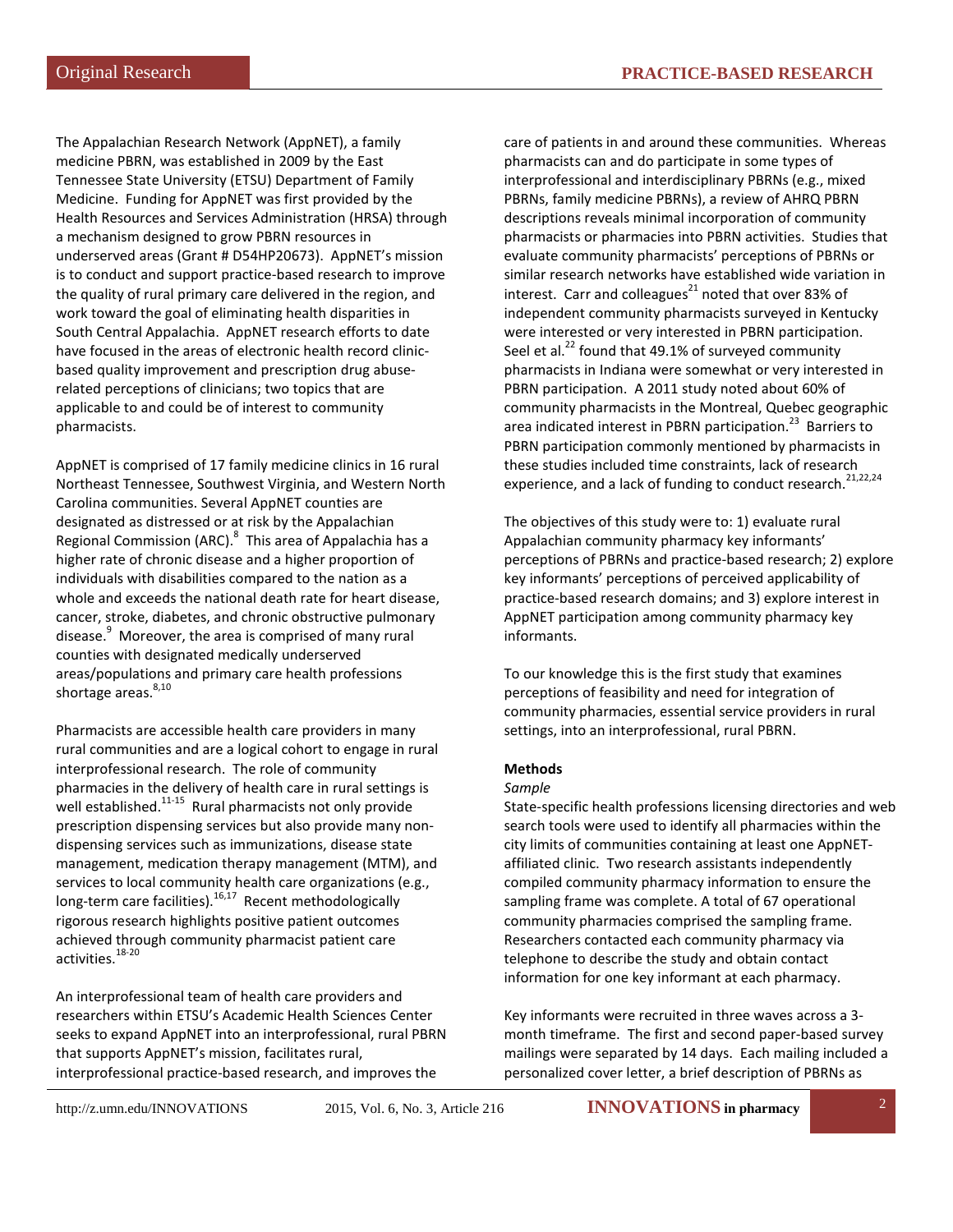defined by AHRQ and a brief description of the AppNET PBRN. In addition to the survey instrument, the mailings also included a one-page frequently asked questions and answers document about PBRNs and a stamped return envelope. Approximately 90 days after the second paper-based mailing was sent, non-respondents received a follow-up phone call from the researchers to tailor the delivery mechanism (e.g., facsimile, email, mail) of the third request for study participation. A third request was made thereafter that was specific to contact preferences. The follow-up phone call and subsequent survey instrument delivery were delayed in order to obtain an IRB modification to the study protocol and thereafter minimize non-response that might be associated with end-of-year holidays and beginning-of-year pharmacy volume. No incentive was provided to key informants for study participation.

#### *Instrumentation*

Guided by previously published pharmacy-specific survey instruments, $2^{1,22}$  a 3-page, 50-item survey instrument was developed to capture information across five domains: 1) key informant and pharmacy demographic characteristics (e.g., age, gender, years licensed, weekly prescription volume); 2) service provision status within the key informant's pharmacy (e.g., compounding, health screenings, immunizations, MTM); 3) perceptions of research conduction in a community pharmacy; 4) benefits of and barriers to participation in a PBRN; and 5) overall interest in PBRN participation. The survey instrument included items that elicited perceptions about interest in health information technology (HIT) and prescription drug abuse research; two topics of interest to PBRN researchers and clinicians. Five community pharmacists pilot tested survey instrument items for clarity and relevance. Minor wording changes and addition of research domains resulted from pilot testing. Key informants responded to survey items using constructed response, categorical, and 5 point Likert response scales. The survey instrument is provided in Appendix 1.

#### *Statistical Analysis*

All data were summarized in Microsoft Excel and imported into IBM SPSS version 20 for statistical analysis. An *a priori* level of significance was set at α=0.05. Descriptive statistics were examined for all items. Fisher's exact test was used to examine relationships between dichotomous key informant perceptions and practice setting type. Mann-Whitney and Kruskal-Wallis tests were employed to examine differences in perceptions across gender and practice setting type, respectively. Spearman correlations were used to examine relationships between perceived interest in PBRN

participation and continuous demographic variables (age, number of prescriptions filled per week, number of full-time equivalent pharmacists and pharmacy technicians employed). Prior to instrument administration, IRB approval was granted by East Tennessee State University.

#### **Results**

Table 1 presents the characteristics of key informants and sample pharmacies. Overall, 32 key informants returned the completed survey resulting in a 47.8% response rate. A majority (78%) of independent pharmacy key informants were pharmacy owners whereas all chain and discount/supermarket pharmacy key informants were pharmacists in charge. Respondents were mostly male (66%), had been licensed an average of 19.8 (±14.7) years, and were on average 44.8 (±13.7) years old. Independent pharmacies were overrepresented in the analysis (60% of key informants vs. 45% of all AppNET pharmacies). Respondents' pharmacies employed, on average, 2.2 full-time equivalent (FTE) pharmacists and filled an average of 1623.8 (± 800.2) prescriptions per week. Almost all pharmacies provided MTM services (86.2%) and immunizations (80.0%)(Table 2). Over half of pharmacies provided compounding (66.7%), health screenings (53.3%), and disease state management (51.7%) services.

A majority of respondents were very (37.5%) or somewhat (50.0%) interested in participating in AppNET. While interest did not vary significantly across a majority of key informant and pharmacy characteristics, there was a moderate negative correlation between number of full time pharmacists employed in a pharmacy and PBRN interest (r=-0.53; *p*=0.006). Sixty-three percent and 20% of respondents ranked time constraints and workflow disruptions as the biggest barrier to PBRN participation, respectively (Figure 1). Differences in rankings were not statistically significantly different across key informant or pharmacy setting characteristics.

Most respondents agreed or strongly agreed that participating in a research network would positively impact quality of patient care (82.7%), improve patient perceptions of the care they receive (75.8%), and improve employee perceptions of their work (75.8%) (Table 3). However, most key informants either responded neutrally (48.3%) or disagreed (24.1%) with the statement that they have enough knowledge about PBRNs to determine if participation in one is a good idea. Statistically significant differences in perceptions of PBRN participation were not noted across key informant and practice setting characteristics.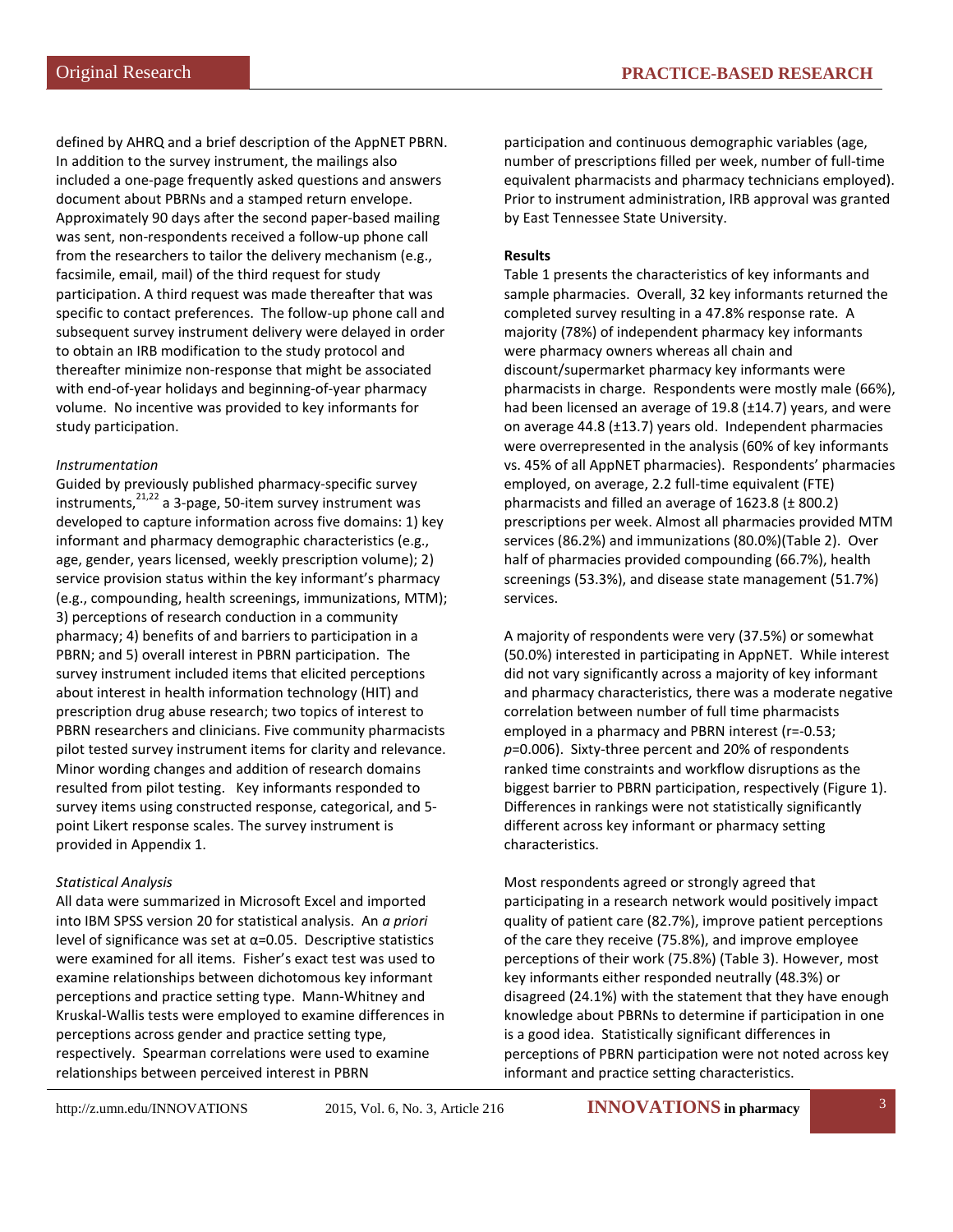When considering potential research topic applicability to their practice settings, over two-thirds of key informants indicated that medication therapy management (MTM) research (79.3%), medication adherence research (75.9%), reimbursement/third party research (72.4%), prescription drug abuse research (69.0%), and workflow related research (69.0%) were very applicable to their practices (Table 4). Independent pharmacy key informants indicated that health information technology research ( $p = 0.008$ ) and reimbursement/third party research (*p* = 0.028) were more applicable to their settings as compared to key informants working in other pharmacy settings. No other differences in research applicability were noted across respondent or practice setting characteristics.

Enrichment of patient care (82.8%), improved relationships with providers in the community (75.9%), and professional development opportunities (69.0%) were perceived by more than two-thirds of respondents to be very beneficial outcomes of PBRN participation (Table 4). Independent pharmacy respondents perceived an enhanced relationship with the study institution to be a more beneficial outcome as compared to respondents in other practice settings (*p* = 0.041). No other differences in perceived PBRN participation benefits were noted across respondent or practice setting characteristics.

#### **Discussion**

To our knowledge, this is the first study to explore feasibility of PBRN participation in rural community pharmacies and integration of community pharmacies into an already established rural PBRN. Similar to the Carr et al. and Seel et al. studies, we found that most pharmacy key informants were somewhat or very interested in participating in a PBRN.<sup>21,22</sup> However, we also noted that nearly three-fourths of respondents indicated they lacked sufficient knowledge about PBRNs to make an informed decision whether or not their pharmacy's participation in a PBRN is a good idea. This finding perhaps highlights the gap between research and practice and the complexity inherent in evaluating opportunity costs/gains associated with patient care and business/practice decisions. Many respondents felt that PBRN participation would improve patient care and improve their professional relationships within the community. Considering obstacles faced by rural pharmacies, and independent pharmacies in particular, the dissonance in wanting to improve patient care and wanting to participate in the PBRN, but being cautious in decision-making is perhaps to be expected.<sup>13</sup> Respondents indicated time constraints and workflow interruptions were the biggest barriers to PBRN

participation. Whereas time commitment and workflow disruption could be considered project dependent, research is warranted to quantify the return on investment, or lack thereof, associated with PBRN participation, including intangible factors that are difficult to assess (e.g., patient care enrichment, pharmacy-prescriber relationships). Overall, increased information about PBRNs and the potential costs and benefits resulting from participation from the community pharmacy perspective are needed based on key informant responses.

Carr et al noted that over 95% of surveyed pharmacists perceived compensation to be necessary for PBRN participation. $^{21}$  Exploration of financial incentives necessary for participating in AppNET was not examined directly in our study, but nearly two-thirds of respondents indicated increased revenue as a very beneficial aspect of PBRN participation. Considering that a large percentage of respondents represented rural independent pharmacies, particular attention should be given to beneficial financial outcomes of PBRN participation, including potential revenue increases (e.g., revenues associated with implementation of study-supported services, increases in prescription volume associated with medication adherence projects) and financial incentives for participation.

More than 90% of key informants indicated all proposed research domains were somewhat or very applicable to their practices. Importantly, several of the domains included in the survey instrument were directly applicable to improving health outcomes in the region. For example, medication adherence research and improvement could positively impact multiple disease states, including cardiovascular disease, diabetes, chronic obstructive pulmonary disease, and other ambulatory care sensitive conditions that are prevalent in rural Appalachia and likely managed by primary care providers within AppNET communities.<sup>25</sup> Whereas formal integration of community pharmacies into AppNET has yet to be realized, focus group studies specific to interprofessional prescription drug abuse communication have successfully been conducted with AppNET prescribers and pharmacists.

Consistent with previous literature on health services provided by rural community pharmacies, pharmacies represented by key informants provided multiple services that have been shown to improve health care delivery within their communities. Conducting research on those services offered by a majority of community pharmacies (e.g., MTM, health screenings) could perhaps facilitate transition into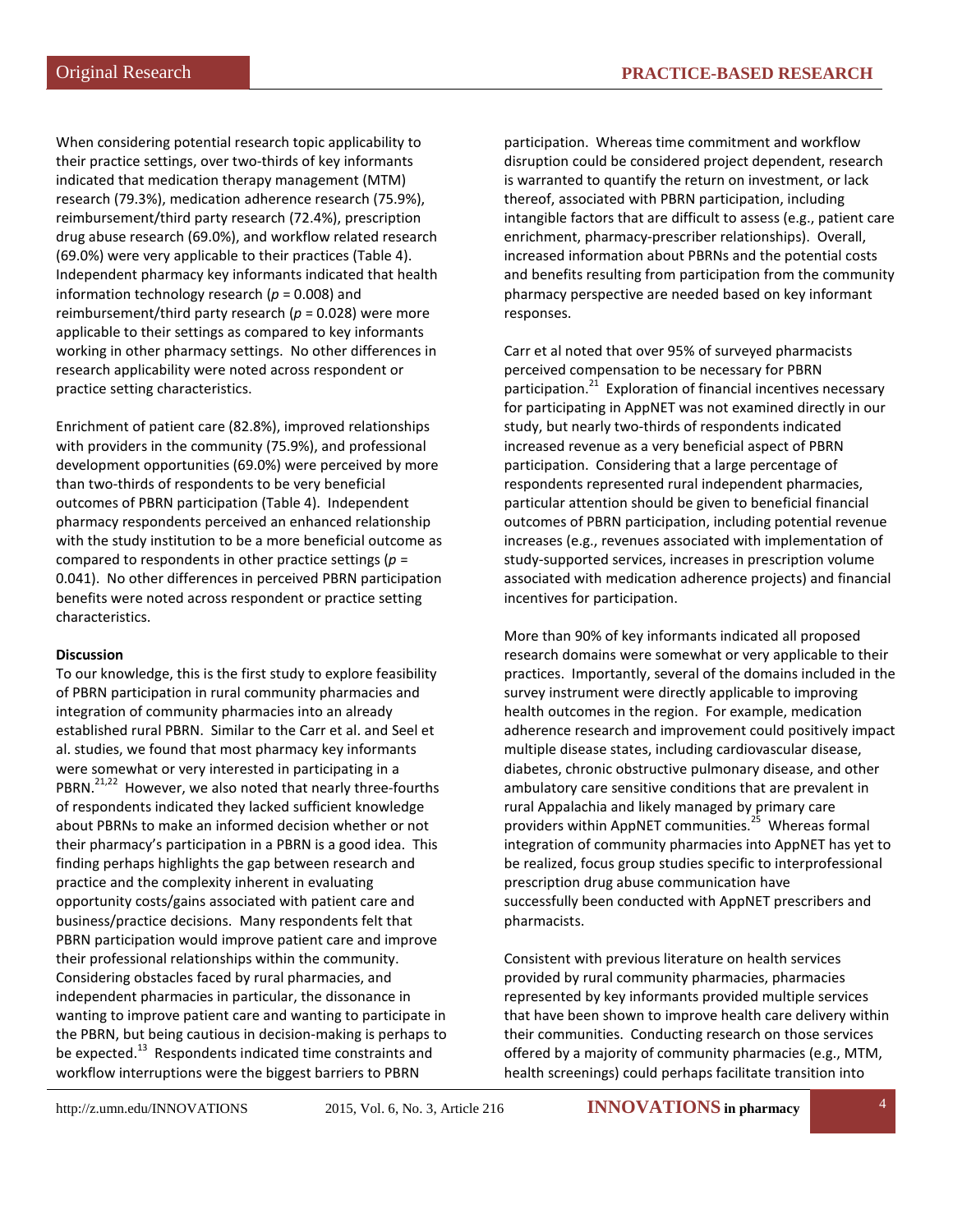practice-based research with minimal impact on time constraints and workflow concerns. Likewise, research on services being considered by community pharmacies could also promote the utility of practice-based research, facilitate PBRN participation, and inform decision-making regarding service provision.

Whereas PBRNs have historically placed emphasis on research engagement, some PBRNs have integrated an additional "R" into the PBRN acronym by providing resources to participating practices. For example, the Oklahoma Physicians Resource/Research Network (OKPRN) mentions peer learning and shared resources in its mission statement.<sup>26</sup> As pharmacies are recruited to AppNET membership, the potential resources that PBRN staff, including practice enhancement assistants, could provide to members should also be considered. Research domains of interest to key informants, in particular, could guide resource development. Our interprofessional research specific to prescription drug abuse within AppNET communities supports the need for resource development and dissemination. To our knowledge, current pharmacy-specific PBRNs do not emphasize resource provision to their members.

Recruitment of community pharmacies into AppNET will create a unique, interprofessional PBRN. The rural, underserved environment in which study pharmacies are located, geographic distance between communities, and geographic distance of pharmacies from the research institution will create challenges in integrating community pharmacies into AppNET. Yet, AppNET expansion, and integration of community pharmacies in to primary care PBRNs generally, presents an opportunity to conduct multifaceted, interdisciplinary research to solve communityspecific health problems and promote evidence-based interprofessional patient care. Rural and underserved communities could realize increased return on investment through resource sharing and interprofessional, communitybased research collaboration associated with PBRN participation. Further research is warranted to develop PBRN enrollment mechanisms that minimize barriers to participation of community pharmacies in practice-based research.

#### **Limitations**

There are several limitations to our study that deserve mention. First, after employing three recruitment waves, including one telephone call to community pharmacies, a response rate of 47.8% was obtained. It is hypothesized that non-responders would be more likely to be uninterested in

PBRN participation as compared to respondents. However, non-response bias analyses indicated no statistically significant differences in PBRN interest between key informants who responded to the first wave and those who responded to subsequent contact attempts. Overall, a larger percentage of independent pharmacy key informants participated in the study as compared to key informants in non-independently owned pharmacies (60% vs. 38%). However, no differences were noted in practice setting characteristics across early and late responders. Our small sample size also limits statistical power to detect a difference where differences in perceptions indeed exist. The extent to which the key informant who responded to the survey has the ability to make the decision to participate in AppNET is unknown. In particular, respondents who are employed in non-independently owned pharmacies may have limited influence on participation. Finally, the potential for social desirability bias should be considered as the respondents were aware the team administering the survey instrument was research-focused.

#### **Conclusion**

A large majority of key informants in rural Appalachian community pharmacies indicated interest in participating in an established primary care PBRN. Respondents noted several positive perceptions of PBRN participation, including improved quality of patient care, and improved employee perceptions of their work. Multiple research domains were of interest, including projects currently being conducted with AppNET prescribers, and multiple perceived benefits of PBRN participation were noted. The interest in AppNET expressed by community pharmacists is an exciting first step towards integrating this cohort into the PBRN. Ultimately, the development of PBRNs that include and employ community pharmacies could positively advance community level care coordination and promote improved health outcomes in rural and underserved areas.

#### **References**

- 1. Agency for Healthcare Research and Quality. Primary Care Practice-Based Research Networks: PBRN Registry. 2014[; http://pbrn.ahrq.gov/pbrn-registry.](http://pbrn.ahrq.gov/pbrn-registry) Accessed October 24, 2014.
- 2. Mold JW, Peterson KA. Primary care practice-based research networks: working at the interface between research and quality improvement. *Annals of Family Medicine.* 2005;3(Suppl 1):S12-S20.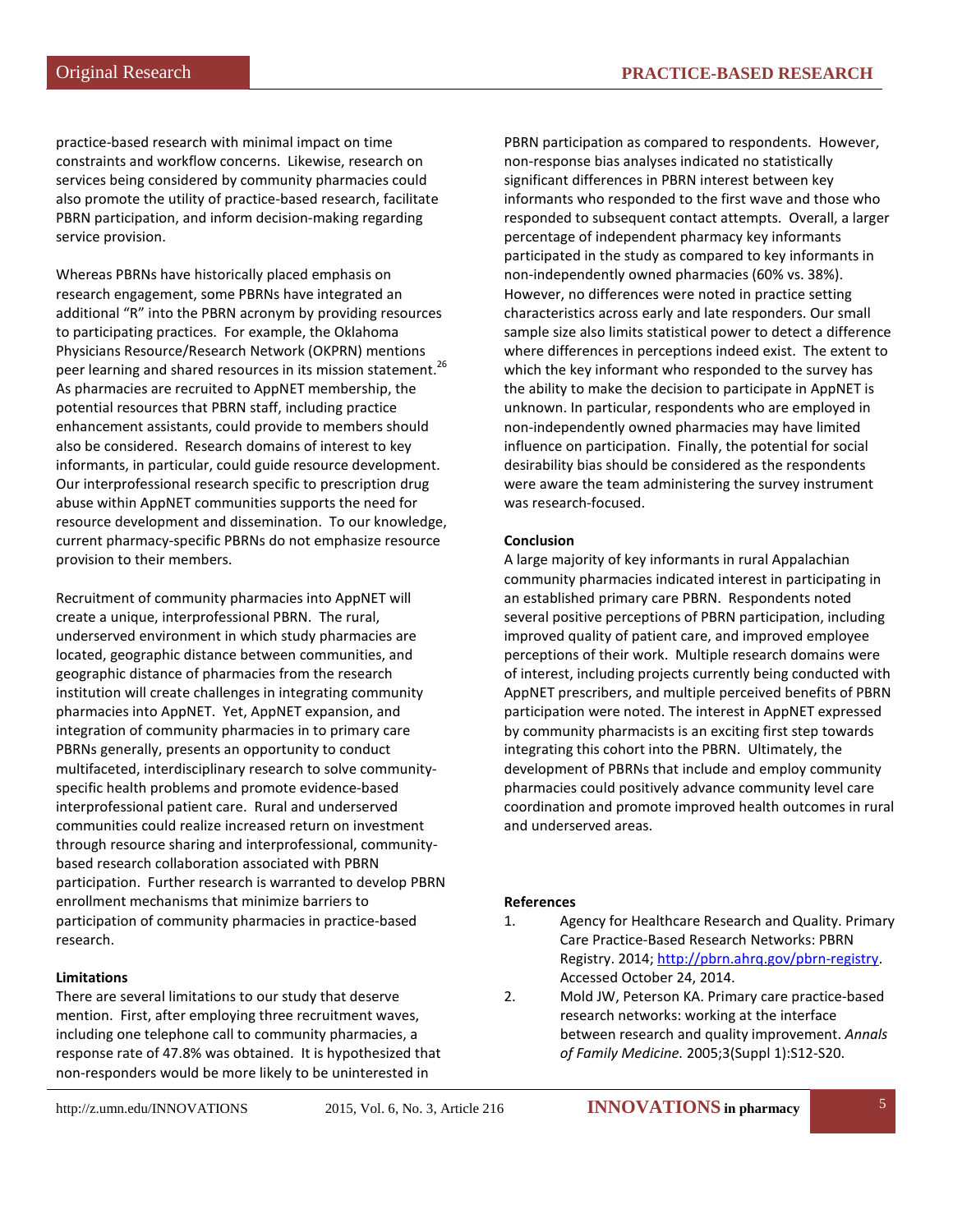- 3. Yawn BP, Pace W, Dietrich A, et al. Practice benefit from participating in a practice-based research network study of postpartum depression: a national research network (NRN) report. *Journal of the American Board of Family Medicine.* 2010;23(455- 464).
- 4. Armour C, Brillant M, Krass I. Pharmacists' Views on Involvement in Pharmacy Practice Research: Strategies for Facilitating Participation. *Pharmacy Practice.* 2007;5:59-66.
- 5. Rhyne R, Sussman AL, Fernald D, Weller N, Daniels E, Williams RL. Reports of persistent change in the clinical encounter following research participation: a report from the Primary Care Multiethnic Network (PRIME Net). *Journal of the American Board of Family Medicine.* 2011;24:496-502.
- 6. Fox CH, Swanson A, Kahn LS, Glaser K, Murray BM. Improving chronic kidney disease care in primary care practices: an upstate New York practice-based research network (UNYNET) study. *Journal of the American Board of Family Medicine.* 2008;21:522- 530.
- 7. Sinclair-Lian N, Rhyne RL, Alexander SH, Williams RL. Practice-based research network membership is associated with retention of clinicians in underserved communities: a Research Involving Outpatient Settings Network (RIOS Net) study. *Journal of the American Board of Family Medicine.*  2008;21:353-355.
- 8. Appalachian Regional Commission. County Economic Status and Distressed Areas in Appalachia. 2014; [http://www.arc.gov/appalachian\\_region/CountyEco](http://www.arc.gov/appalachian_region/CountyEconomicStatusandDistressedAreasinAppalachia.asp) [nomicStatusandDistressedAreasinAppalachia.asp.](http://www.arc.gov/appalachian_region/CountyEconomicStatusandDistressedAreasinAppalachia.asp)  Accessed October 24, 2014.
- 9. Halverson JA, Ma L, Harner EJ. *An Analysis of Disparities in Health Status and Access to Health Care in the Appalachian Region.* Washington, DC;2004.
- 10. US Department of Health and Human Services. Shortage Designation: Health Professional Shortage Areas & Medically Underserved Areas/Populations. 2014; [http://www.hrsa.gov/shortage/.](http://www.hrsa.gov/shortage/) Accessed November 14, 2014.
- 11. Klepser D, Lampman M, Radford A, Richardson I, Rutledge S. *Workforce issues among sole community pharmacies (Findings Brief).* North Carolina Rural Health Research and Policy Analysis Center & RUPRI Center for Rural Health Policy Analysis;2009.
- 12. Radford A, Richardson I, Mason M, Rutledge S. *The key role of sole community pharmacists in their local health care delivery systems (Findings Brief).* North Carolina Rural Health Research and Policy Analysis Center & RUPRI Center for Rural Health Policy Analysis;2009.
- 13. Todd K, Westfall K, Doucette B, Ullrich F, Mueller K. *Causes and consequences of rural pharmacy closures: A multi-case study (Policy Brief 2013-11).*  Iowa City, IA: RUPRI Center for Rural Health Policy Analysis;2013.
- 14. Weigel P, Ullrich F, Mueller K. *Demographic and economic characteristics associated with sole county pharmacy closures, 2006-2010 (Policy Brief 2013-15).*  Iowa City, IA: RUPRI Center for Rural Health Policy Analysis;2013.
- 15. Knapp KK, Paavola FG, Maine LL, Sorofman B, Politzer RM. Availability if primary care providers and pharmacists in the United States. *Journal of the American Pharmacists Association.* 1999;39:127-135.
- 16. Radford A, Slifkin R, King J, Lampman M, Richardson I, Rutledge S. The relationship between the financial status of sole community independent pharmacies and their broader involvement with other rural providers. *J. Rural Health.* 2011;27:176-183.
- 17. Gadkari AS, Mott DA, Kreling DH, Bonnarens JK. Pharmacy characteristics associated with the provision of drug therapy services in nonmetropolitan community pharmacies. *J. Rural Health.* 2009;25:290-295.
- 18. McAlister FA, Majumdar SR, Padwal RS, et al. Case management for blood pressure and lipid level control after minor stroke: PREVENTION randomized controlled trial. *CMAJ.* 2014;1868(8):577-584.
- 19. Ho PM, Lambert-Kerzner A, Carey EP, et al. Multifaceted intervention to improve medication adherence and secondary prevention measures after acute coronary syndrome hospital discharge: a randomized clinical trial. *JAMA Intern Med.*  2014;174(2):186-193.
- 20. Tannenbaum C, Martin P, Tamblyn R, Benedetti A, Ahmed S. Reduction of inappropriate benzodiazepine prescriptions among older adults through direct patient education: the EMPOWER cluster randomized trial. *JAMA Intern Med.*  2014;174(6):890-898.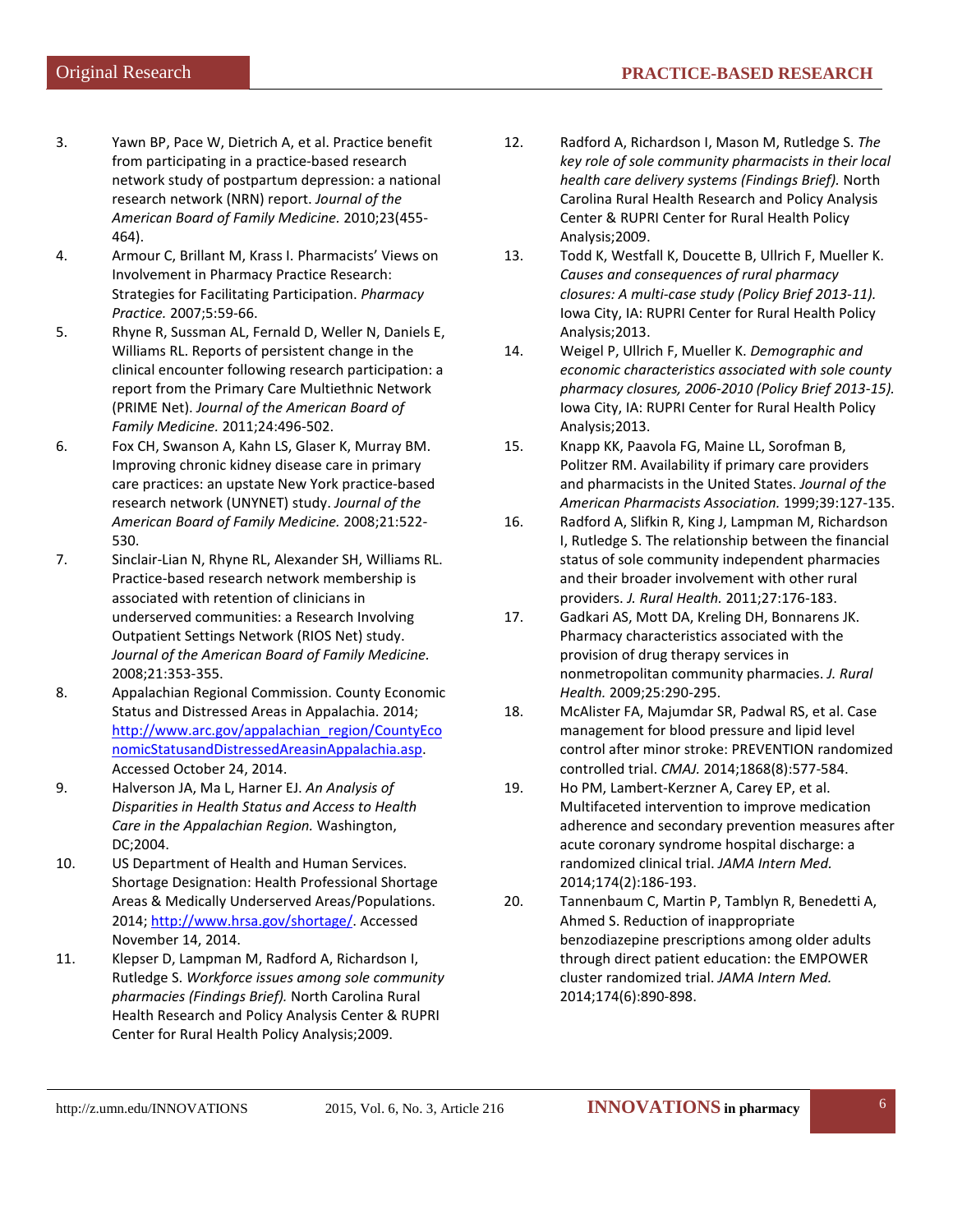- 21. Carr MB, Divine H, Hanna C, Freeman PR, Blumenschein K. Independent community pharmacist interest in participating in community pharmacy research networks. *Journal of the American Pharmacists Association.* 2011;51(6):727- 733.
- 22. Seel LV, Hultgren KE, Snyder ME. Establishing the Medication Safety Research Network of Indiana (Rx-SafeNet): Perspectives of community pharmacy employees. *Innovations in Pharmacy.*  2012;3(2):Article 79.
- 23. Hébert J, Laliberté MC, Berbiche D, Martin E, Lalonde L. The willingness of community pharmacists to participate in a practice-based research network. *Canadian Pharmacists Journal.* 2013;146(1):47-54.
- 24. Schommer JC. *Establishing pharmacist practicebased research networks: APhA Foundation White Paper.* Washington, DC;2010.
- 25. AHRQ Quality Indicators Guide to Prevention Quality Indicators: Hospital Admission for Ambulatory Care Sensitive Conditions. Rockville, MD: Agency for Healthcare Research and Quality;2001.
- 26. Oklahoma Physicians Resource/Research Network. Oklahoma Physicians Resource/Research Network (OKPRN) 2014; [http://www.okprn.org/.](http://www.okprn.org/) Accessed November 14, 2014.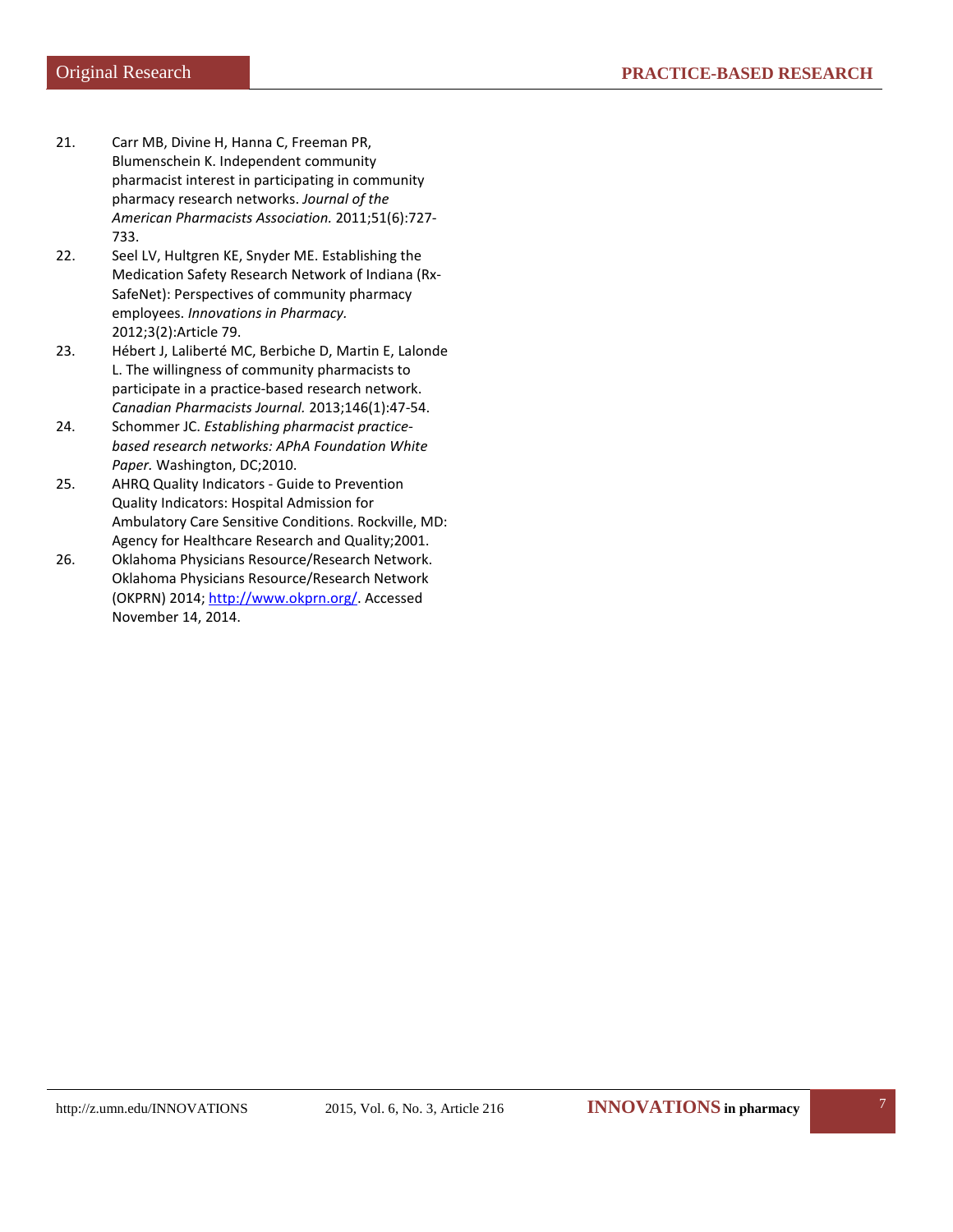| Variable                                                   | <b>Numeric Value</b> |  |
|------------------------------------------------------------|----------------------|--|
| Gender, No. (%)                                            |                      |  |
| Female                                                     | 11(34.4)             |  |
| Male                                                       | 21(65.6)             |  |
| Setting, No. (%)                                           |                      |  |
| Chain                                                      | 10(31.3)             |  |
| Independent                                                | 18 (56.3)            |  |
| Supermarket/discount store                                 | 4(12.5)              |  |
| Respondent position/title                                  |                      |  |
| Owner                                                      | 14 (43.8)            |  |
| Pharmacist in charge                                       | 15 (46.9)            |  |
| Staff pharmacist                                           | 1(3.1)               |  |
| Other                                                      | 2(6.3)               |  |
| Age, Mean (SD)                                             | 44.8 (13.7)          |  |
| Years licensed as pharmacist, Mean (SD)                    | 19.8 (14.7)          |  |
| Years affiliated with current pharmacy, Mean (SD)          | 16.7(13.9)           |  |
| Prescriptions filled per week, Mean (SD)                   | 1623.8 (800.2)       |  |
| Pharmacist full time equivalents in setting, Mean (SD)     | 2.2(0.9)             |  |
| Technician full time equivalents in setting, Mean (SD)     | 3.6(1.8)             |  |
| Pharmacy students precepted annually in setting, Mean (SD) | 2.9(5.1)             |  |

| Table 1. Pharmacy key informant demographic and practice setting characteristics (N=32). <sup>3</sup> |  |  |
|-------------------------------------------------------------------------------------------------------|--|--|
|-------------------------------------------------------------------------------------------------------|--|--|

a: Totals do not always add to 32 due to missing data

#### Table 2. Pharmacy patient care service characteristics (N = 30).<sup>a</sup>

|                                      | Response, No. (%) |                       |                              |  |  |
|--------------------------------------|-------------------|-----------------------|------------------------------|--|--|
| <b>Service</b>                       | Provide           | <b>Do Not Provide</b> | <b>Considering Providing</b> |  |  |
| Medication Therapy Management (MTM)  | 25(86.2)          | 3(10.3)               | 1(3.4)                       |  |  |
| <b>Immunizations</b>                 | 24 (80.0)         | 3(10.0)               | 3(10.0)                      |  |  |
| Compounding                          | 20(66.7)          | 9(30.0)               | 1(3.3)                       |  |  |
| <b>Health Screenings</b>             | 16(53.3)          | 8(26.7)               | 6(20.0)                      |  |  |
| Disease State Management             | 15(51.7)          | 10 (34.5)             | 4(13.8)                      |  |  |
| Delivery                             | 12 (40.0)         | 13(43.3)              | 5(16.7)                      |  |  |
| <b>Tailored Medication Packaging</b> | 10(33.3)          | 16(53.3)              | 4(13.3)                      |  |  |
| Durable Medical Equipment (DME)      | 9(30.0)           | 18 (60.0)             | 3(10.0)                      |  |  |

a: Totals do not always add to 30 due to missing data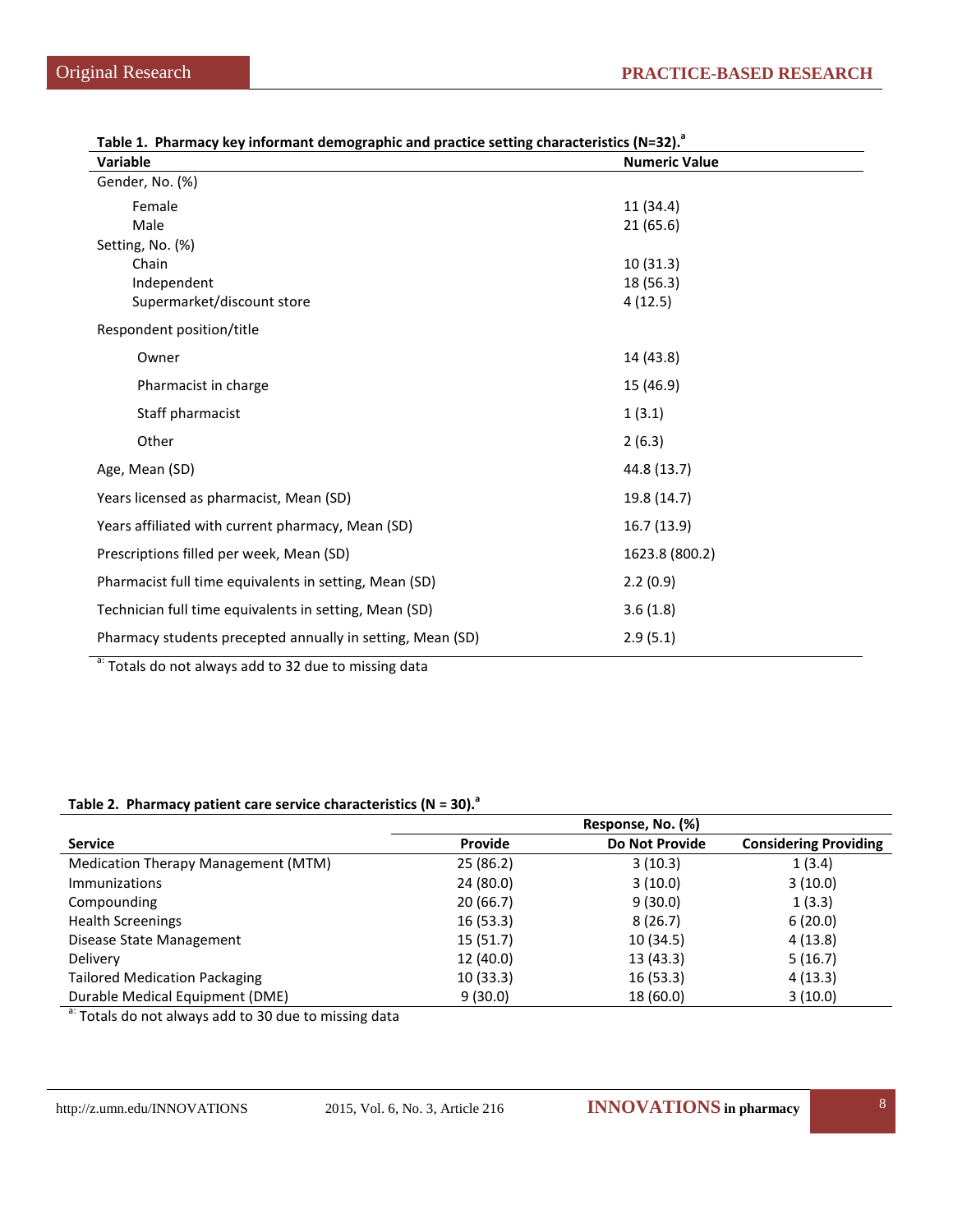**Table 3. Pharmacists' perceptions of participating in a practice-based research network (PBRN) (N=29).**

|                                                                                                                                  | Responses, No. (%)                 |                 |                |           |                                 |
|----------------------------------------------------------------------------------------------------------------------------------|------------------------------------|-----------------|----------------|-----------|---------------------------------|
| Item                                                                                                                             | <b>Strongly</b><br><b>Disagree</b> | <b>Disagree</b> | <b>Neutral</b> | Agree     | <b>Strongly</b><br><b>Agree</b> |
| Research can be conducted in the community<br>pharmacy setting                                                                   | 0(0)                               | 2(7.1)          | 2(7.1)         | 14 (50.0) | 10(35.7)                        |
| Participation in a research network could<br>positively impact the quality of care my patients<br>receive                        | 0(0)                               | 1(3.4)          | 4(13.8)        | 17 (58.6) | 7(24.1)                         |
| Participation in a research network could<br>improve my patients' perceptions of the care<br>they receive                        | 0(0)                               | 0(0)            | 7(24.1)        | 13 (44.8) | 9(31.0)                         |
| Participation in a research network could<br>positively impact my employees' perceptions of<br>their work                        | 0(0)                               | 1(3.4)          | 6(20.7)        | 13 (44.8) | 9(31.0)                         |
| Participation in a research network could inform<br>the business decisions I make in my pharmacy                                 | 0(0)                               | 1(3.4)          | 10(34.5)       | 14 (48.3) | 4(13.8)                         |
| I know enough about PBRNs to make an<br>informed decision whether or not my pharmacy's<br>participation in a PBRN is a good idea | 2(6.9)                             | 5(17.2)         | 14 (48.3)      | 7(24.1)   | 1(3.4)                          |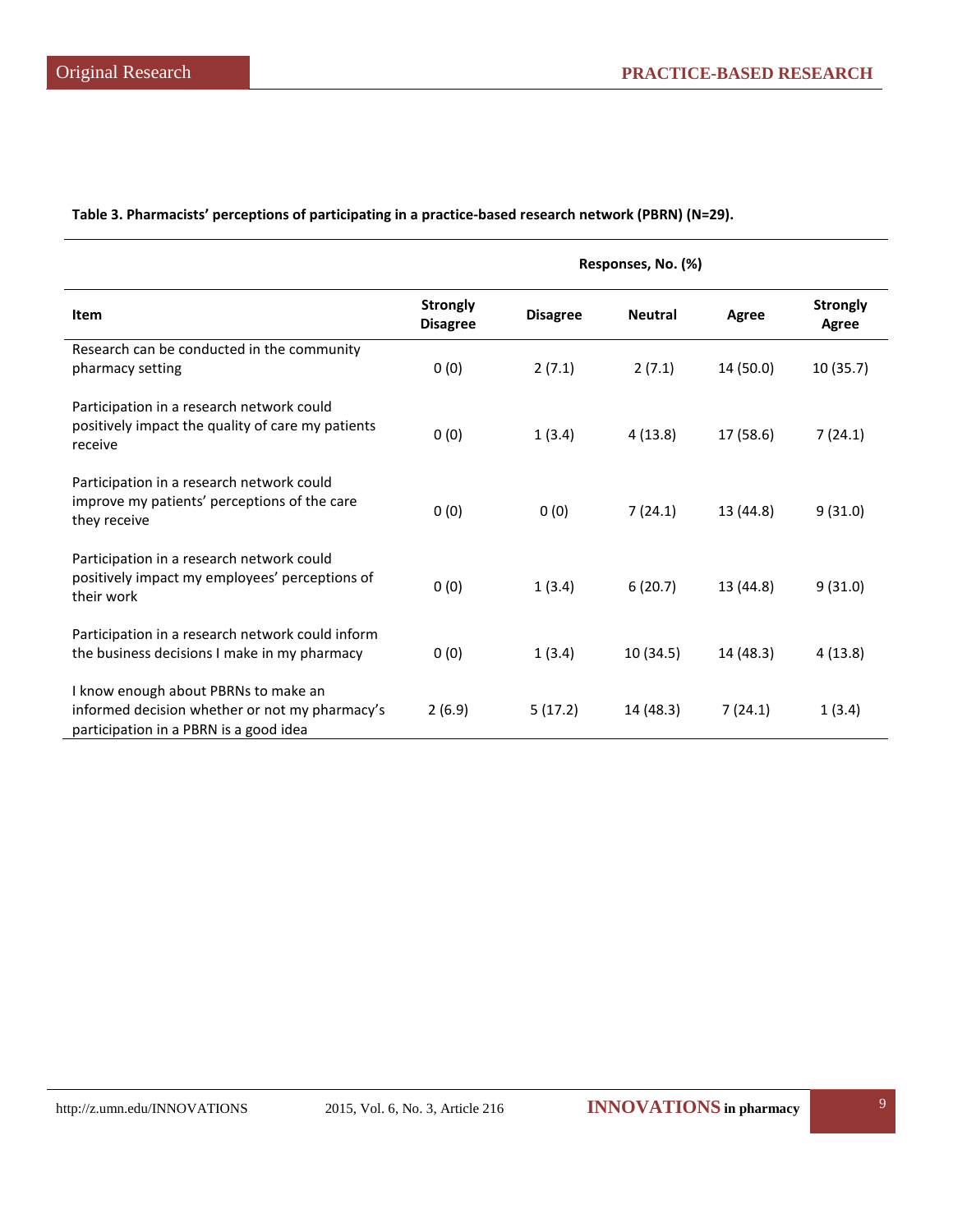| Table 4. Perceived applicability of research domains and perceived benefit of potential PBRN participation outcomes (N=29). |  |
|-----------------------------------------------------------------------------------------------------------------------------|--|
| Response, No. (%)                                                                                                           |  |

|                                                        | Response, No. (%)     |                     |                 |
|--------------------------------------------------------|-----------------------|---------------------|-----------------|
| <b>Research domain</b>                                 | Not at all applicable | Somewhat applicable | Very applicable |
| Medication therapy management                          | 1(3.4)                | 5(17.2)             | 23 (79.3)       |
| Medication adherence                                   | 0(0)                  | 7(24.1)             | 22 (75.9)       |
| Reimbursement/third party                              | 0(0)                  | 8(27.6)             | 21(72.4)        |
| Prescription drug abuse                                | 0(0)                  | 9(31.0)             | 20(69.0)        |
| Workflow                                               | 0(0)                  | 9(31.0)             | 20(69.0)        |
| Patient satisfaction                                   | 0(0)                  | 10(34.5)            | 19 (65.5)       |
| <b>Medication safety</b>                               | 0(0)                  | 15(51.7)            | 14 (48.3)       |
| Value-added services                                   | 1(3.4)                | 13 (44.8)           | 15 (46.9)       |
| Health information technology                          | 2(6.9)                | 15(51.7)            | 12 (41.4)       |
|                                                        |                       | Response, No. (%)   |                 |
| <b>Perceived benefit domain</b>                        | Not at all beneficial | Somewhat beneficial | Very beneficial |
| Enrichment of patient care                             | 0(0)                  | 5(17.2)             | 24 (82.8)       |
| Improved relationships with providers in the community | 0(0)                  | 7 (24.1)            | 22 (75.9)       |
| Professional development opportunities                 | 1(3.4)                | 8(27.6)             | 20(69.0)        |
| Enhancement of the pharmacy "image"                    | 0(0)                  | 10 (34.5)           | 19 (65.5)       |
| Increased revenue                                      | 2(6.9)                | 9(31.0)             | 18 (62.1)       |
| Access to pharmacy-specific data and reports           | 0(0)                  | 13 (44.8)           | 16(55.2)        |
| Enhanced relationship with ETSU <sup>a</sup>           | 1(3.4)                | 14 (48.3)           | 14 (48.3)       |
|                                                        |                       |                     |                 |

<sup>a</sup>: ETSU = East Tennessee State University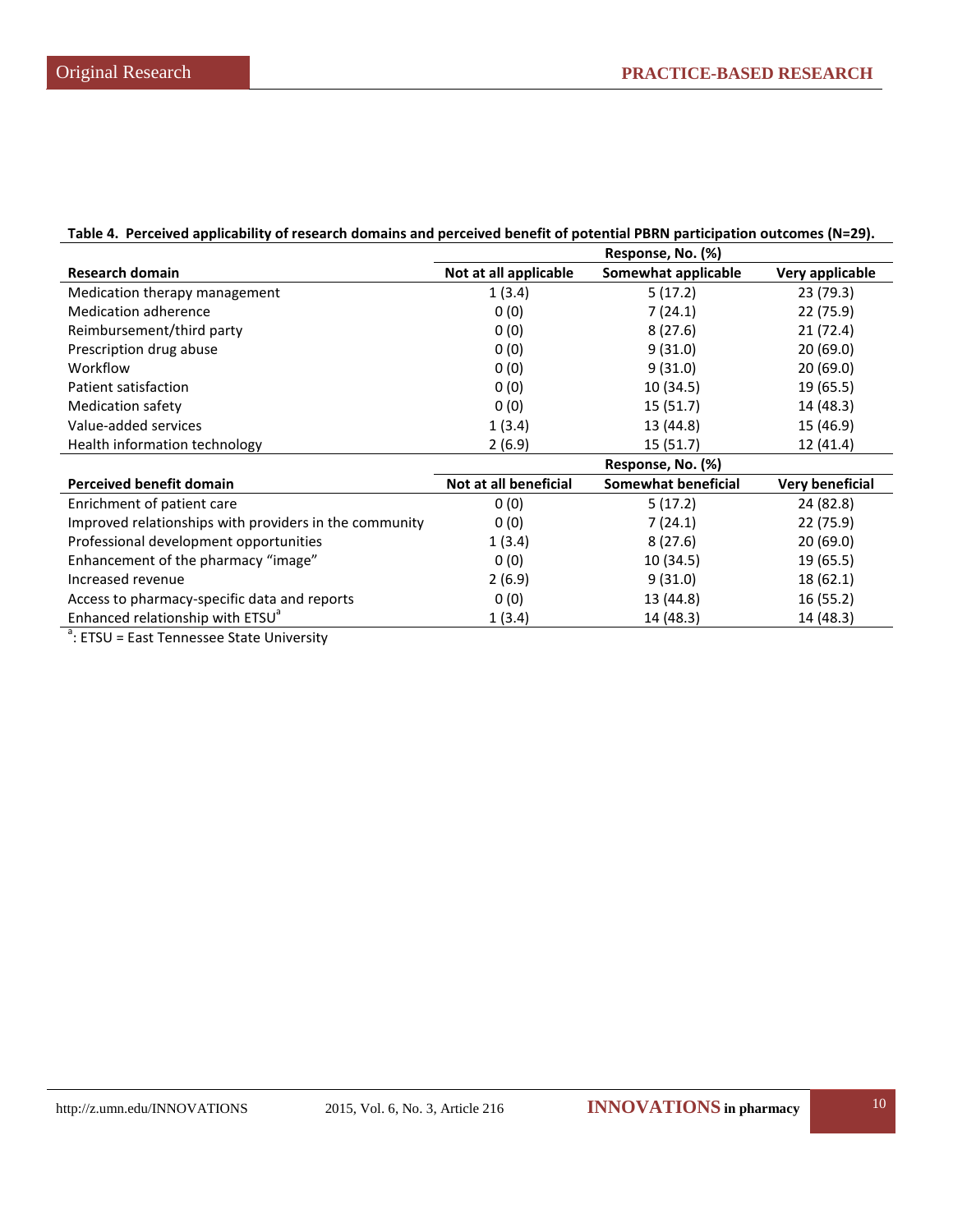

**Figure 1. Key informant rankings of barriers to practice-based research network participation (1 = biggest barrier; 5 = smallest barrier).**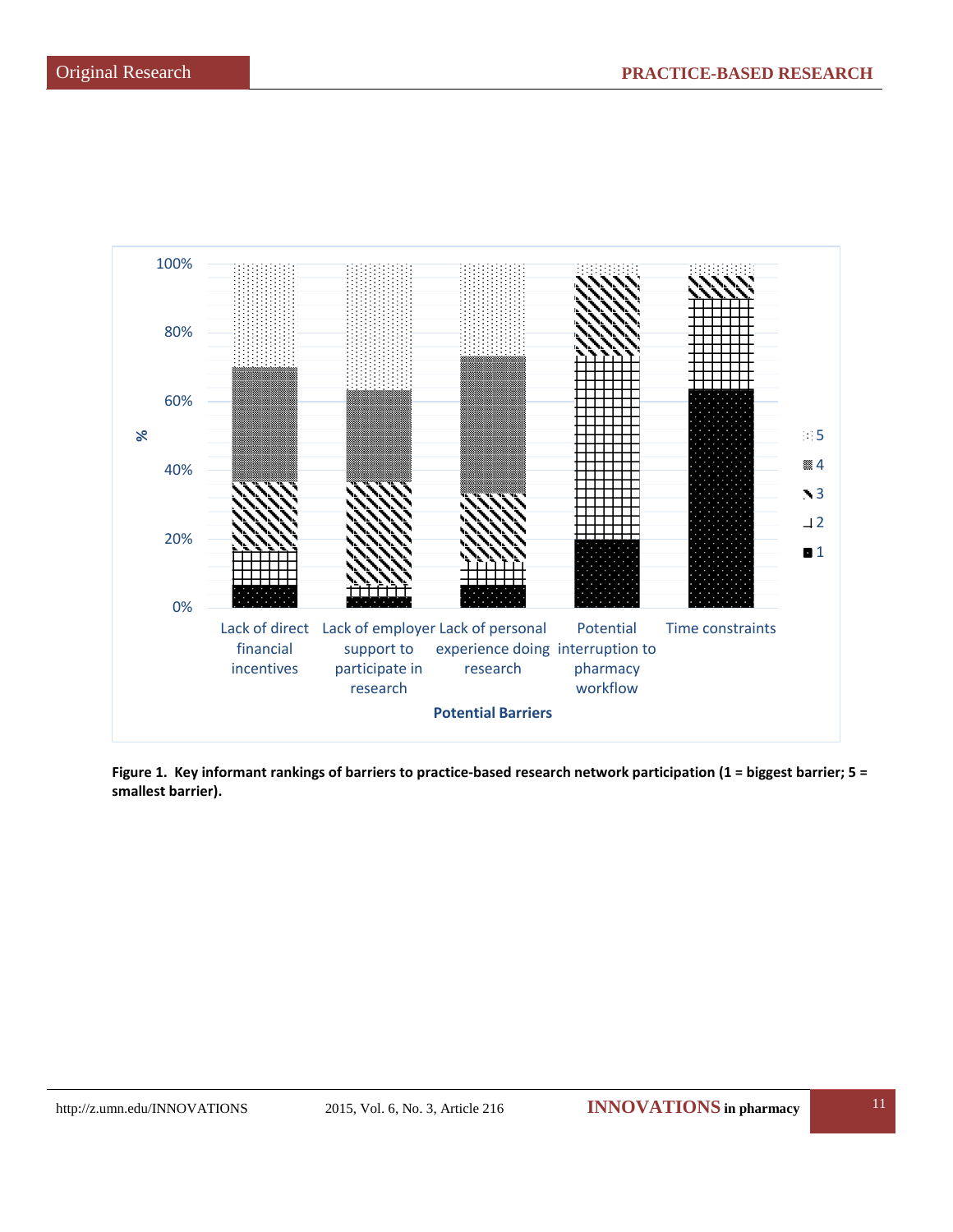| SECTION 1: PHARMACIST INFORMATION           |                                                                             |                                                                                                              |
|---------------------------------------------|-----------------------------------------------------------------------------|--------------------------------------------------------------------------------------------------------------|
|                                             | For how many years have you been affiliated with this pharmacy?             |                                                                                                              |
| year(s)                                     |                                                                             |                                                                                                              |
|                                             | For how many years have you been a licensed pharmacist?                     |                                                                                                              |
| year(s)                                     |                                                                             |                                                                                                              |
| What is your age?                           |                                                                             |                                                                                                              |
| years                                       |                                                                             |                                                                                                              |
|                                             | Which of the following best describes your position or title?               |                                                                                                              |
| $\Box$ Staff pharmacist                     |                                                                             |                                                                                                              |
| $\Box$ Pharmacist-in-charge (PIC)           |                                                                             |                                                                                                              |
| $\square$ Owner                             |                                                                             |                                                                                                              |
| $\Box$ Other (please specify)               |                                                                             |                                                                                                              |
| Please indicate your gender:                |                                                                             |                                                                                                              |
| $\Box$ Female<br>$\Box$ Male                |                                                                             |                                                                                                              |
| <b>SECTION 2: PHARMACY INFORMATION</b>      |                                                                             |                                                                                                              |
| What is the name of your pharmacy?          |                                                                             |                                                                                                              |
| In what town/city is your pharmacy located? |                                                                             |                                                                                                              |
|                                             |                                                                             | Please indicate whether your pharmacy currently provides, does not provide, or is considering providing each |
| of the following patient care services:     |                                                                             |                                                                                                              |
| Compounding                                 |                                                                             |                                                                                                              |
| $\square$ Provide                           | $\Box$ Do Not Provide                                                       | <b>Considering Providing</b>                                                                                 |
| Delivery                                    |                                                                             |                                                                                                              |
| $\Box$ Provide                              | $\Box$ Do Not Provide                                                       | $\Box$ Considering Providing                                                                                 |
| Disease State Management                    |                                                                             |                                                                                                              |
| $\Box$ Provide                              | $\Box$ Do Not Provide                                                       | $\Box$ Considering Providing                                                                                 |
| Durable Medical Equipment (DME)             |                                                                             |                                                                                                              |
| $\Box$<br>Provide                           | Do Not Provide                                                              | <b>Considering Providing</b>                                                                                 |
| <b>Health Screenings</b>                    |                                                                             |                                                                                                              |
| $\Box$ Provide                              | Do Not Provide                                                              | $\Box$ Considering Providing                                                                                 |
| Immunizations                               |                                                                             |                                                                                                              |
| $\Box$ Provide                              | $\Box$ Do Not Provide                                                       | $\Box$ Considering Providing                                                                                 |
| Medication Therapy Management (MTM)         |                                                                             |                                                                                                              |
| $\square$ Provide                           | $\Box$ Do Not Provide                                                       | $\Box$ Considering Providing                                                                                 |
| <b>Tailored Medication Packaging</b>        |                                                                             |                                                                                                              |
| $\Box$ Provide                              | $\Box$ Do Not Provide                                                       | $\Box$ Considering Providing                                                                                 |
|                                             | On average, how many prescriptions does your pharmacy fill per week?        |                                                                                                              |
|                                             | prescriptions per week                                                      |                                                                                                              |
|                                             | How many full-time equivalent (FTE) pharmacists does your pharmacy employ?  |                                                                                                              |
|                                             | FTEs for pharmacists                                                        |                                                                                                              |
|                                             | FTEs for certified technicians                                              | How many full-time equivalent (FTE) certified pharmacy technicians does your pharmacy employ?                |
|                                             | On average, how many pharmacy students does your pharmacy precept annually? |                                                                                                              |
| students                                    |                                                                             | (Please continue to next page)                                                                               |
|                                             |                                                                             |                                                                                                              |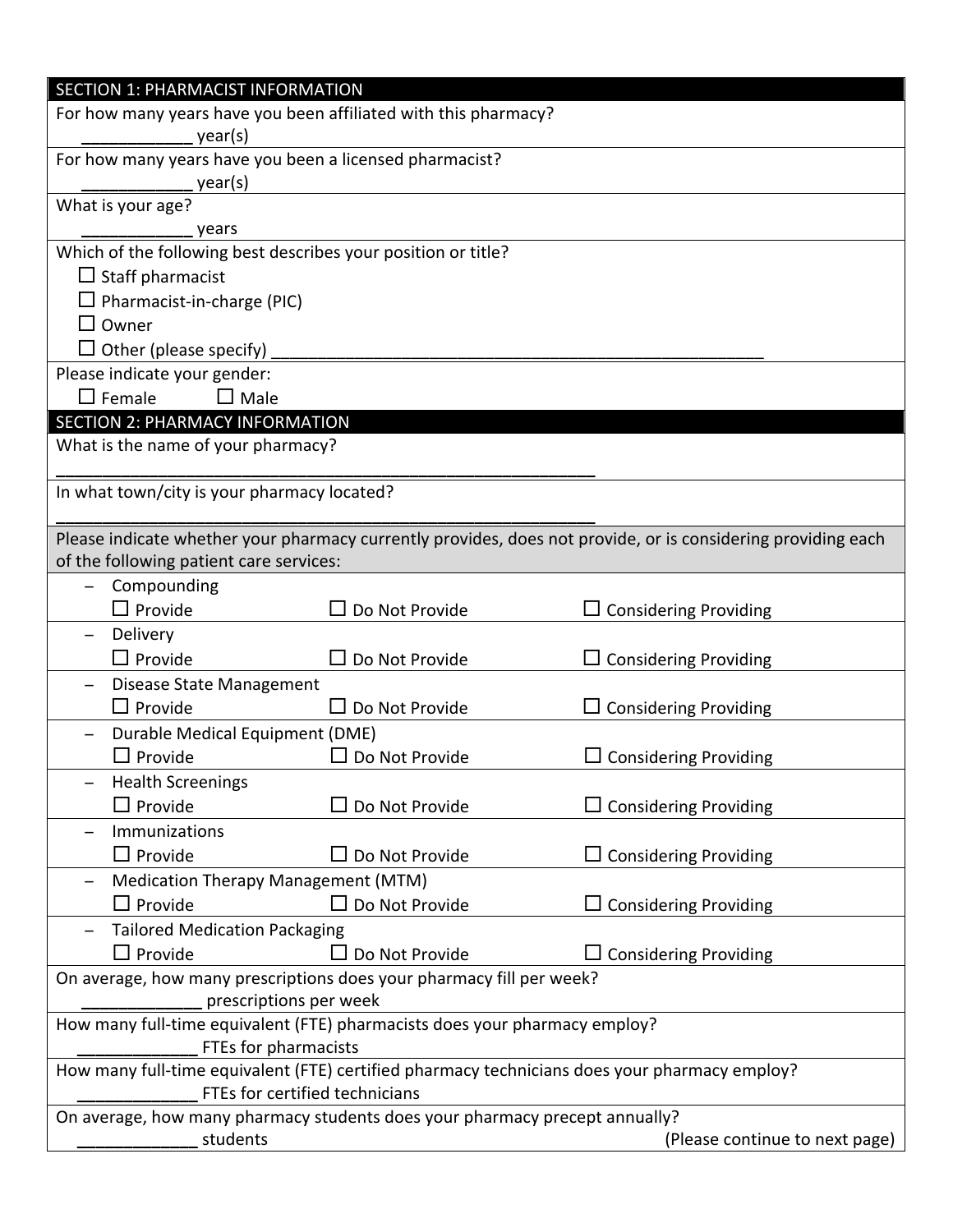| SECTION 3: PERCEPTIONS OF COMMUNITY PHARMACY AND RESEARCH                                                         |                                                     |                            |                        |                                |                |                |              |           |
|-------------------------------------------------------------------------------------------------------------------|-----------------------------------------------------|----------------------------|------------------------|--------------------------------|----------------|----------------|--------------|-----------|
| On a scale of 1 (strongly disagree) to 5 (strongly agree), please indicate the extent to which you disagree/      |                                                     |                            |                        |                                |                |                |              |           |
| agree with each of the following statements.                                                                      |                                                     |                            |                        |                                |                |                |              |           |
|                                                                                                                   |                                                     | 3.                         | 4                      | 5                              |                |                |              |           |
| <b>Strongly</b>                                                                                                   | <b>Disagree</b>                                     | <b>Neutral</b>             | <b>Agree</b>           | <b>Strongly</b>                |                |                |              |           |
| <b>Disagree</b>                                                                                                   |                                                     |                            |                        | <b>Agree</b>                   |                |                |              |           |
|                                                                                                                   |                                                     |                            |                        |                                |                |                |              |           |
| Please circle one number for each item                                                                            |                                                     |                            |                        | <b>SD</b>                      | D              | N              | $\mathbf{A}$ | <b>SA</b> |
| Research can be conducted in the community pharmacy setting                                                       |                                                     |                            |                        | $\mathbf{1}$                   | $2^{\circ}$    | $\overline{3}$ | 4            | 5         |
| Participation in a research network could positively impact the quality of care my                                |                                                     |                            |                        |                                |                |                |              |           |
| patients receive                                                                                                  |                                                     |                            |                        | 1                              | $\overline{2}$ | 3              | 4            | 5         |
| Participation in a research network could improve my patients' perceptions of                                     |                                                     |                            |                        |                                |                |                |              |           |
| the care they receive                                                                                             |                                                     |                            |                        | 1                              | $\overline{2}$ | 3              | 4            | 5         |
| Participation in a research network could positively impact my employees'                                         |                                                     |                            |                        |                                |                |                |              |           |
| perceptions of their work                                                                                         |                                                     |                            |                        | 1                              | $\overline{2}$ | 3              | 4            | 5         |
| Participation in a research network could inform the business decisions I make in                                 |                                                     |                            |                        |                                |                |                |              |           |
| my pharmacy                                                                                                       |                                                     |                            |                        | 1                              | $\overline{2}$ | 3              | 4            | 5         |
| I know enough about PBRNs to make an informed decision whether or not my                                          |                                                     |                            |                        |                                |                |                |              |           |
| pharmacy's participation in a PBRN is a good idea                                                                 |                                                     |                            |                        | 1                              | $\overline{2}$ | 3              | 4            | 5         |
| <b>SECTION 4: PBRN PARTICIPATION</b>                                                                              |                                                     |                            |                        |                                |                |                |              |           |
| Listed below are 5 potential barriers to participation in a PBRN. Using each number only once, please rank        |                                                     |                            |                        |                                |                |                |              |           |
| order the factors from 1 (biggest barrier) to 5 (smallest barrier) as you perceive them in your practice setting. |                                                     |                            |                        |                                |                |                |              |           |
|                                                                                                                   |                                                     |                            |                        |                                |                |                |              |           |
| Time constraints                                                                                                  |                                                     |                            |                        |                                |                |                |              |           |
| Lack of direct financial incentives                                                                               |                                                     |                            |                        |                                |                |                |              |           |
|                                                                                                                   | Lack of personal experience doing research          |                            |                        |                                |                |                |              |           |
|                                                                                                                   | Lack of employer support to participate in research |                            |                        |                                |                |                |              |           |
|                                                                                                                   | Potential interruption of pharmacy workflow         |                            |                        |                                |                |                |              |           |
|                                                                                                                   |                                                     |                            |                        |                                |                |                |              |           |
| Please indicate the extent to which you think each of the following PBRN research topics is applicable to         |                                                     |                            |                        |                                |                |                |              |           |
| your community pharmacy practice setting.                                                                         |                                                     |                            |                        |                                |                |                |              |           |
| Health information technology research                                                                            |                                                     |                            |                        |                                |                |                |              |           |
| $\Box$ Not at all applicable                                                                                      |                                                     | $\Box$ Somewhat applicable | $\Box$ Very applicable |                                |                |                |              |           |
| Medication adherence research<br>$\overline{\phantom{0}}$                                                         |                                                     |                            |                        |                                |                |                |              |           |
| $\Box$ Not at all applicable                                                                                      |                                                     | $\Box$ Somewhat applicable |                        | $\exists$ Very applicable      |                |                |              |           |
| Medication safety research                                                                                        |                                                     |                            |                        |                                |                |                |              |           |
| $\Box$ Not at all applicable                                                                                      |                                                     | $\Box$ Somewhat applicable |                        | Very applicable                |                |                |              |           |
| Medication therapy management (MTM) research<br>-                                                                 |                                                     |                            |                        |                                |                |                |              |           |
| $\Box$ Not at all applicable                                                                                      |                                                     | $\Box$ Somewhat applicable |                        | $\Box$ Very applicable         |                |                |              |           |
| Patient satisfaction research<br>$\overline{\phantom{0}}$                                                         |                                                     |                            |                        |                                |                |                |              |           |
| $\Box$ Not at all applicable                                                                                      |                                                     | $\Box$ Somewhat applicable |                        | Very applicable                |                |                |              |           |
| Prescription drug abuse research<br>—                                                                             |                                                     |                            |                        |                                |                |                |              |           |
| $\Box$ Not at all applicable                                                                                      |                                                     | Somewhat applicable        |                        |                                |                |                |              |           |
| $\exists$ Very applicable<br>Reimbursement/third party-related research                                           |                                                     |                            |                        |                                |                |                |              |           |
| -<br>$\Box$ Not at all applicable                                                                                 |                                                     | $\Box$ Somewhat applicable |                        | Very applicable                |                |                |              |           |
|                                                                                                                   |                                                     |                            |                        |                                |                |                |              |           |
|                                                                                                                   |                                                     |                            |                        | (Please continue to next page) |                |                |              |           |